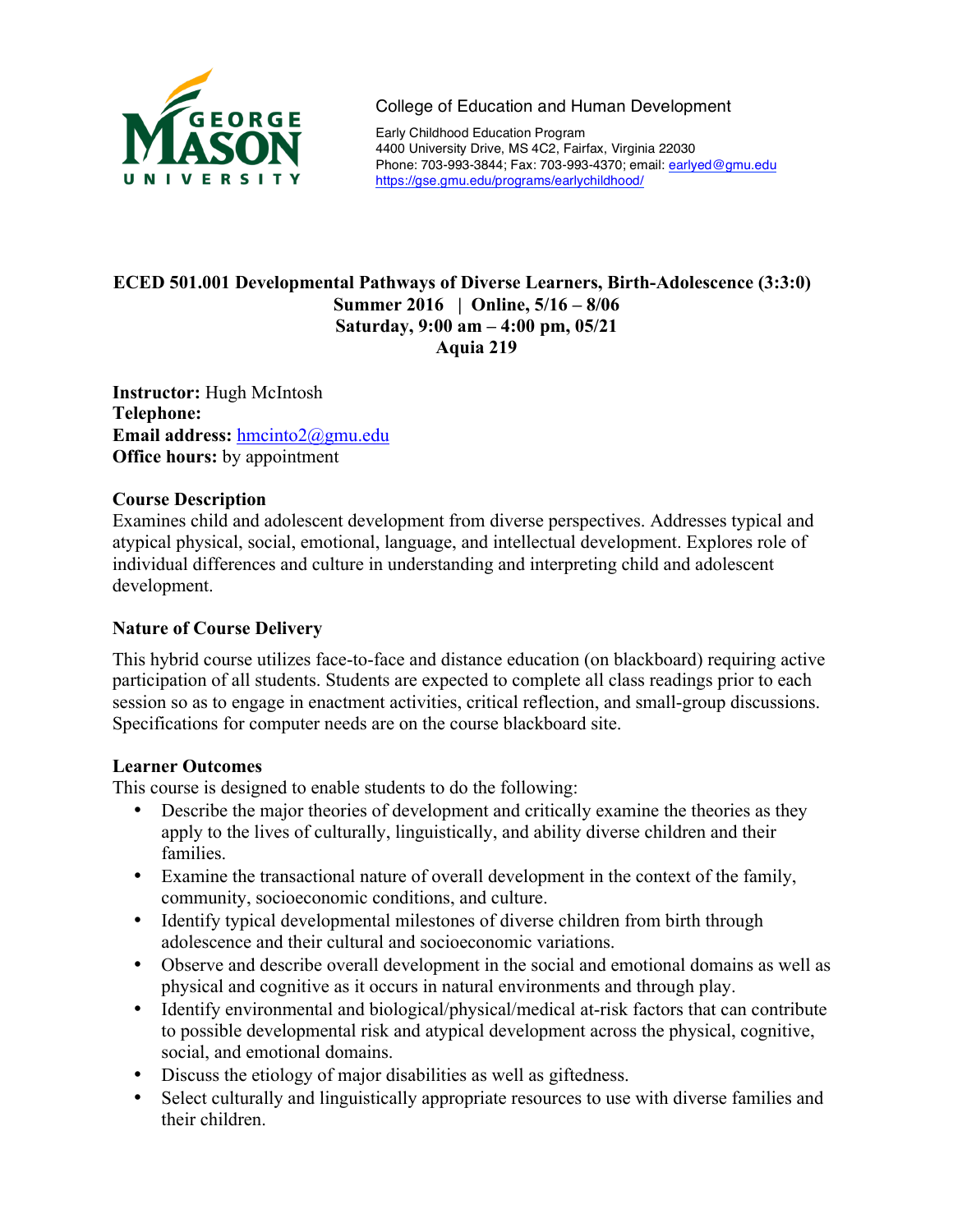- Identify culturally and linguistically responsive professional practices that facilitate development in the physical, cognitive, social, and emotional domains.
- Explain the effects of child abuse and neglect on development.

## **Professional Standards**

This course is aligned with the standards established by the National Association for the Education of Young Children (NAEYC) and the Council for Exceptional Children (CEC).

# **Required Text**

Lightfoot, C., Cole, M., & Cole. S. (2013). *The development of children* (7<sup>th</sup> ed.). New York, NY: Worth.

# **Recommended Text**

American Psychological Association. (2010). *Publication manual of the American Psychological Association* (6<sup>th</sup> ed.). Washington, DC: Author.

This course also requires reading published journal articles on human development. Example journals include the following: *Early Education and Development, Child Development,* and *Human Development*. These and other journals are available on the Mason library website.

# **GMU Policies and Resources for Students**

- a. Students must adhere to the guidelines of the George Mason University Honor Code [See http://oai.gmu.edu/the-mason-honor-code/].
- b. Students must follow the university policy for Responsible Use of Computing [See http://universitypolicy.gmu.edu/policies/responsible-use-of-computing/].
- c. Students are responsible for the content of university communications sent to their George Mason University email account and are required to activate their account and check it regularly. All communication from the university, college, school, and program will be sent to students solely through their Mason email account.
- d. The George Mason University Counseling and Psychological Services (CAPS) staff consists of professional counseling and clinical psychologists, social workers, and counselors who offer a wide range of services (e.g., individual and group counseling, workshops and outreach programs) to enhance students' personal experience and academic performance [See http://caps.gmu.edu/].
- e. Students with disabilities who seek accommodations in a course must be registered with the George Mason University Office of Disability Services (ODS) and inform their instructor, in writing, at the beginning of the semester [See http://ods.gmu.edu/].
- f. Students must follow the university policy stating that all sound emitting devices shall be turned off during class unless otherwise authorized by the instructor.
- g. The George Mason University Writing Center staff provides a variety of resources and services (e.g., tutoring, workshops, writing guides, handbooks) intended to support students as they work to construct and share knowledge through writing [See http://writingcenter.gmu.edu/].

## **Professional Dispositions**

Students are expected to exhibit professional behaviors and dispositions at all times.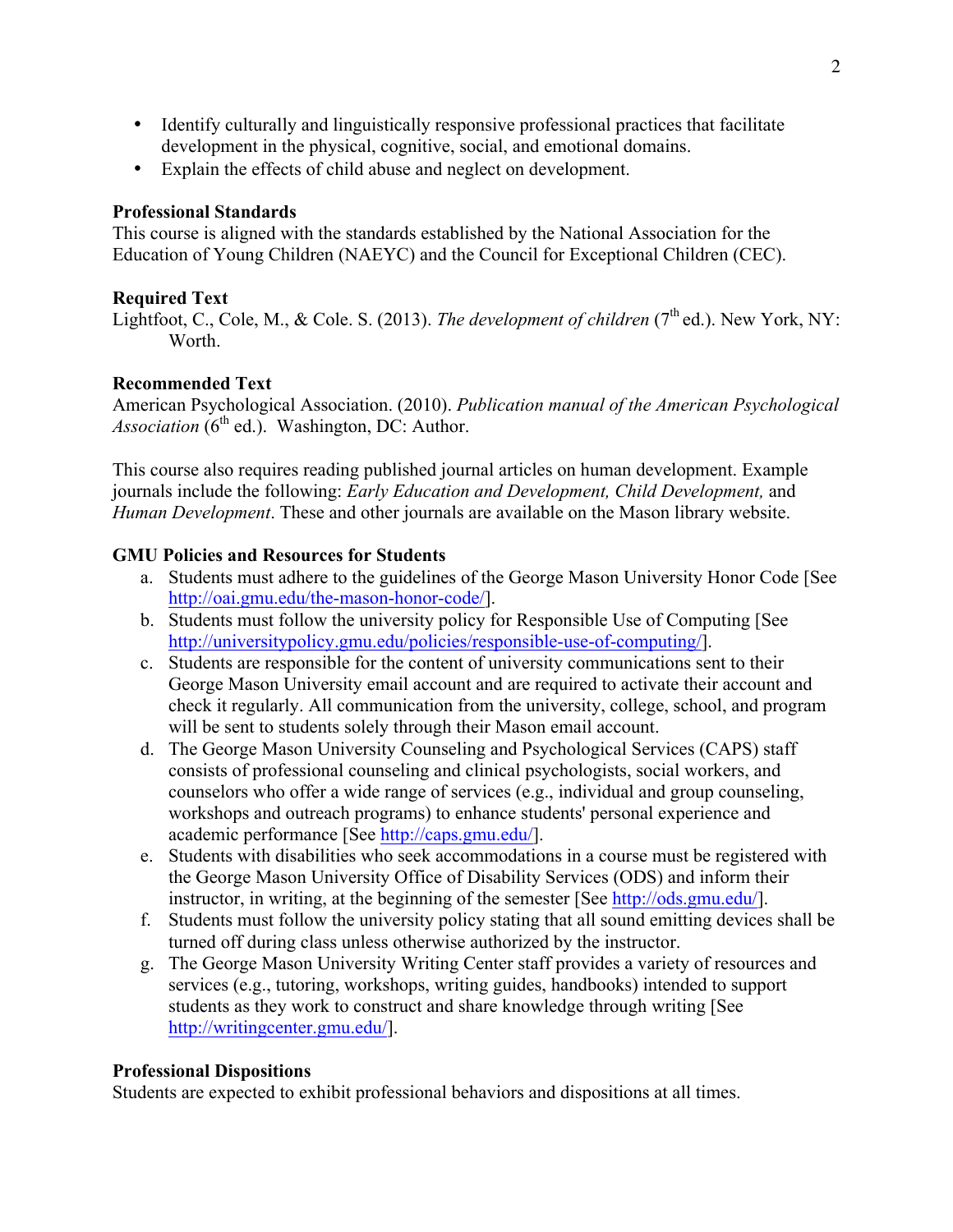### **Core Values Commitment**

The College of Education & Human Development is committed to collaboration, ethical leadership, innovation, research-based practice, and social justice. Students are expected to adhere to these principles [http://cehd.gmu.edu/values/].

### **For GSE Syllabi**

For additional information on the College of Education and Human Development, Graduate School of Education, please visit our website [See http://gse.gmu.edu/].

### **Course Requirements**

Note: The instructor reserves the right to make changes to the syllabus as needed. If changes are made, students will be notified of them in class or by their Mason e-mail address.

#### **General Requirements**

- 1. The completion of all readings assigned for the course is assumed. Because the class will be structured around discussion and small-group activities, it is imperative that students keep up with the readings and participate in class and online.
- 2. Participation in class and/or online is important to students' learning; therefore, students are expected to make every effort to attend class sessions and/or complete online tasks within the designated timeframe. Absences, tardiness, leaving early, and not completing online tasks in the designated timeframe may negatively affect course grades. If, due to an emergency, students will not be in class, they must call the instructor and leave a message or send an email before class. The following policy is from the university course catalog:

Students are expected to attend the class periods of the courses for which they register. In-class participation is important not only to the individual student, but also to the class as a whole. Because class participation may be a factor in grading, instructors may use absence, tardiness, or early departure as de facto evidence of nonparticipation. Students who miss an exam with an acceptable excuse may be penalized according to the individual instructor's grading policy, as stated in the course syllabus.

- 3. In line with Mason's policy that students should not be penalized because of observances of their religious holidays, students shall be given an opportunity to make up, within a reasonable time, any academic assignment that is missed due to individual participation in religious observances. It is the student's responsibility to inform the instructor of any intended absences for religious observations in advance of the class that will be missed. Notice should be provided in writing as soon as possible.
- 4. During face-to-face and live online meetings, the use of cell phones, smart phones, and other communicative devices is not allowed in this class. Students may use laptops, tablets, or other electronic devices for taking notes or reading electronic copies of assignments. Engaging in activities not related to the course (e.g., gaming, emailing, texting) may result in a reduction in the participation grade, loss of this privilege, or confiscation of the device for the remainder of the class period.
- 5. It is expected that assignments will be turned in on time. However, it is recognized that students occasionally have serious problems that prevent work completion. If such a dilemma arises, students should speak to the instructor prior to the assignment due date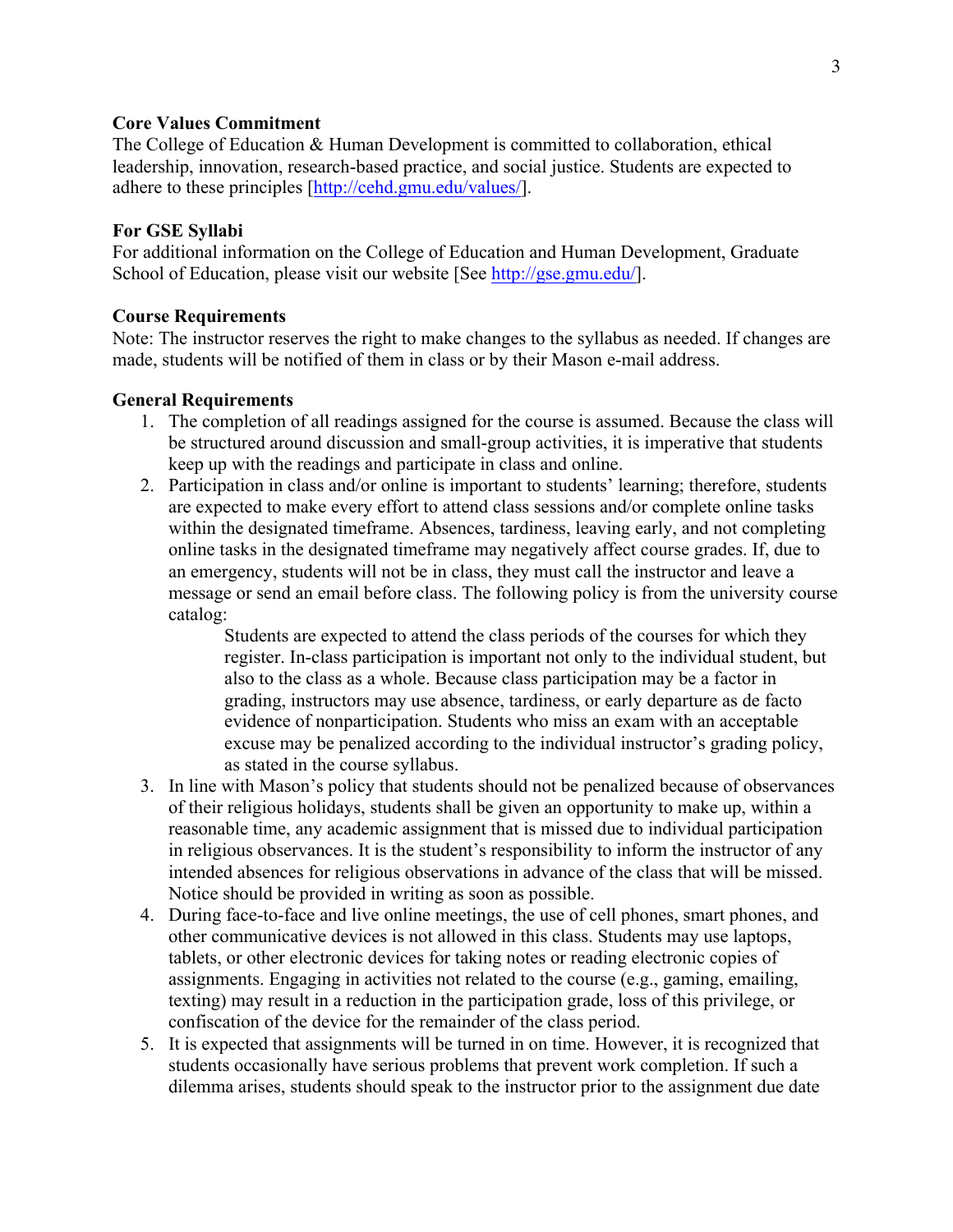(when possible). If the student does not communicate with the instructor prior to the due date, a late penalty of about 5% will be applied.

*6.* Mason is an Honor Code university; please see the Office for Academic Integrity for a full description of the code and the honor committee process. The principle of academic integrity is taken very seriously and violations are treated gravely. What does academic integrity mean in this course? Essentially this: when responsible for a task, students will perform that task. When students rely on someone else's work in an aspect of the performance of that task, they will give full credit in the proper, accepted form. Another aspect of academic integrity is the free play of ideas. Vigorous discussion and debate are encouraged in this course, with the firm expectation that all aspects of the class will be conducted with civility and respect for differing ideas, perspectives, and traditions. When in doubt (of any kind), students will ask for guidance and clarification.

# **Written Assignments**

All formal written assignments will be evaluated for content and presentation. The American Psychological Association, Sixth Edition (APA) style will be followed for all written work. All written work unless otherwise noted must be completed on a word processor and should be proofread carefully. (Use spell check!) If students are not confident of their own ability to catch errors, they should have another person proofread their work. When in doubt, they should check the APA manual. Portions of the APA manual appear at the Style Manuals link on the Mason library web at http://infoguides.gmu.edu/content.php?pid=39979. Students may consult the Writing Center for additional writing support.

Students will do the following:

- 1. Present ideas in a clear, concise, and organized manner. (Avoid wordiness and redundancy.)
- 2. Develop points coherently, definitively, and thoroughly.
- 3. Refer to appropriate authorities, studies, and examples to document where appropriate. (Avoid meaningless generalizations, unwarranted assumptions, and unsupported opinions.)
- 4. Use correct capitalization, punctuation, spelling, and grammar.
- 5. Type the paper with double spacing, indented paragraphs, 1-inch margins all around, and 12-point Times New Roman font.

# **Grading Criteria**

 $A = 95-100$   $A = 90-94$   $B = 87-89$   $B = 83-86$   $B = 80-82$   $C = 70-79$   $F = < 70$ 

Note: A penalty of about 5% may be assessed for late submissions.

# **Grading Policy**

All CEHD undergraduate and graduate students are held to the university grading policies as described in the Academic Policies section of the current catalog, which can be accessed at http://catalog.gmu.edu. Those students enrolled in a CEHD Licensure Graduate Certificate program, however, must earn a B- or better in all licensure coursework. A degree-seeking graduate student will be dismissed after accumulating grades of F in two courses or 9 credits of unsatisfactory grades (C or F) in graduate courses. A 3.0 grade point average is required for completion of the graduate degree.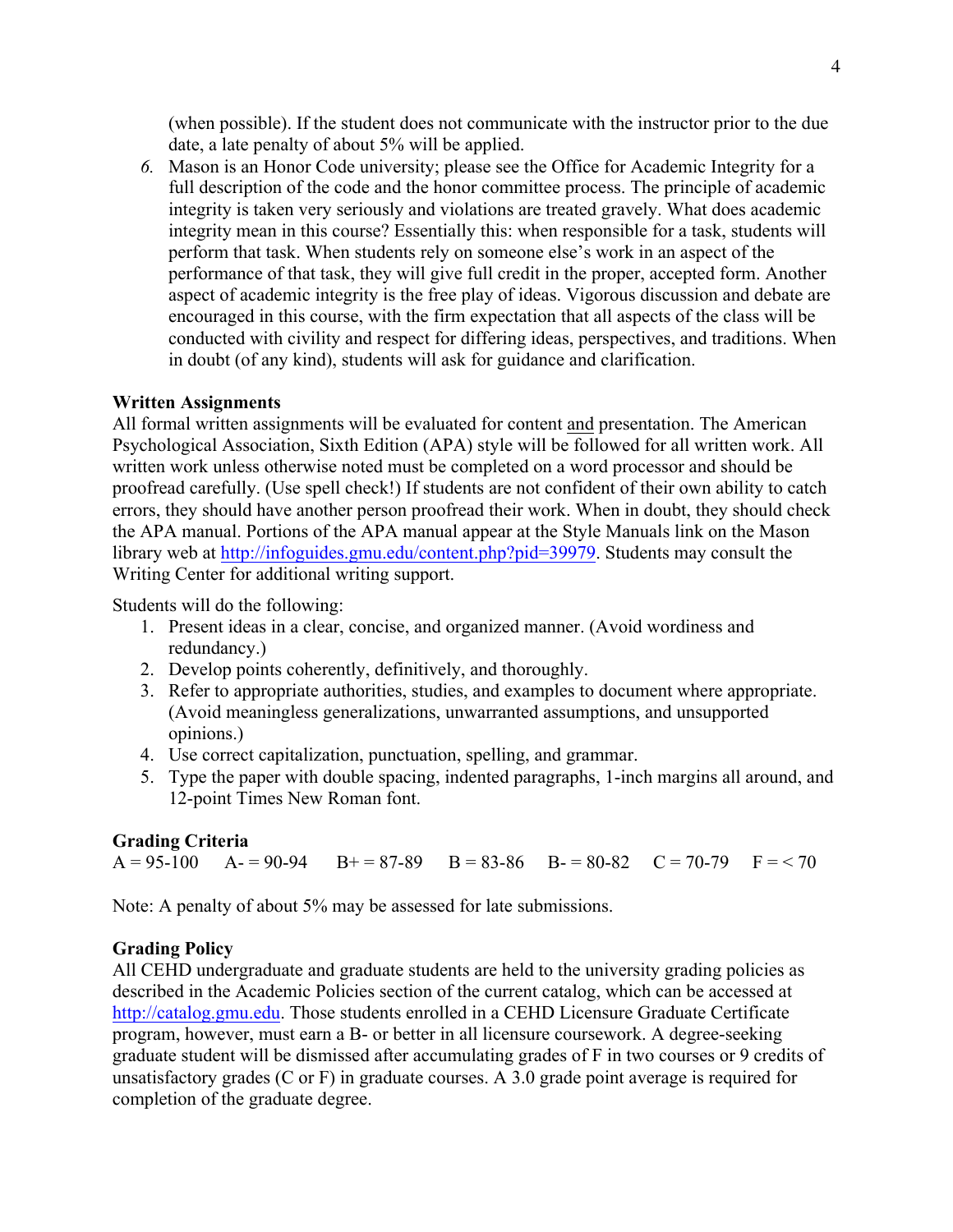| Attendance and participation                               | 15 points  |  |  |
|------------------------------------------------------------|------------|--|--|
| Online discussions                                         | 20 points  |  |  |
| Journal article review                                     | 5 points   |  |  |
| Case studies analysis paper                                | 60 points  |  |  |
| • Infant/toddler                                           |            |  |  |
| • Preschool                                                |            |  |  |
| • Kindergarten to grade 3                                  |            |  |  |
| A penalty of about 5% may be assessed for late submissions |            |  |  |
| TOTAL                                                      | 100 points |  |  |

# **TK20 Performance-Based Assessment Submission Requirement**

Every student registered for any Early Childhood Education course with a required performancebased assessment is required to submit this assessment, *CAEP 2, Understanding and Integrating Developmental Pathways Case Studies Analysis*, to Tk20 through Blackboard (regardless of whether the student is taking the course as an elective, a onetime course or as part of an undergraduate minor). Evaluation of the performance-based assessment by the course instructor will also be completed in Tk20 through Blackboard. Failure to submit the assessment to Tk20 (through Blackboard) will result in the course instructor reporting the course grade as Incomplete (IN). Unless the IN grade is changed upon completion of the required Tk20 submission, the IN will convert to an F nine weeks into the following semester.

# **Attendance and Participation (15 points)**

Because active participation and engagement are imperative for optimal learning, preparation for and participation in in-class activities will be evaluated based on the following criteria:

- Students attend class, arrive on time, and stay for the entire class period.
- Students complete readings and prepare for class activities prior to class as is evidenced by their ability to discuss and write about the concepts presented and examined in the texts as well as participate fully in related activities.
- Students are actively involved in in-class and online learning experiences as is evidenced by (1) participating in all activities, (2) engaging in small and large group discussions, (3) completing written work related to the activities, and (4) supporting the participation and learning of classmates.
- Students show evidence of critical reflective thinking through in-class and online discussions, activities, and written reflections. Go to mymason, http://mymason.gmu.edu, to login to Blackboard 9.1

Attendance points (.5 point each for 15 modules) are assessed via quizzes, and participation points (.5 each for 15 modules) are assessed via Apply – Reflect assignments.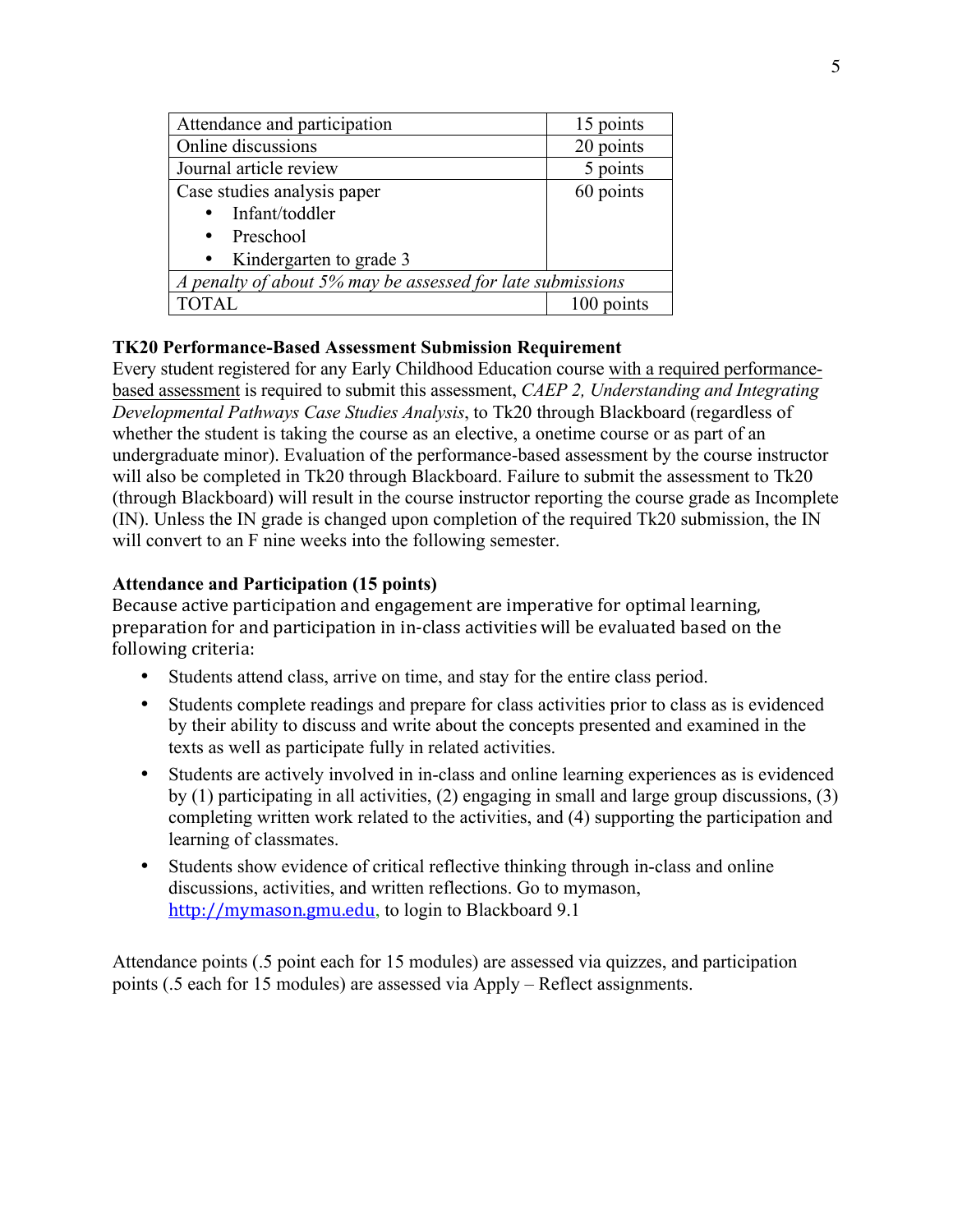### **Journal Article Review – (5 points)**

Students will read and review a *peer-reviewed, empirical-research journal article published in the past decade.* The article should (1) address development or learning in infancy, early childhood, middle childhood, or adolescence and (2) should focus on children or adolescents with diverse cultural, linguistic, or economic backgrounds or on children with disabilities. The article needs to be approved by instructor before review takes place.

Students will (1) provide a summary of the content in the article. They will specify (2) how the content in the article is consistent or inconsistent with the information presented in their course text and (3) how it adds to their knowledge base on development and learning. The review should be about 2 pages (but no more than 3 pages) in length plus title and reference pages.

**Understanding and Integrating Developmental Pathways Case Studies Analysis (60 points)** This is the NCATE 2 Assessment of Content Knowledge that shows evidence of meeting CEC and NAEYC Standards. This assignment must be submitted in Tk20 (through Blackboard). See the assessment description and scoring rubric attached.

### **Course Topics and Schedule**

| May 21 (in-class) | Module 1: The Study of Human Development                        |
|-------------------|-----------------------------------------------------------------|
|                   | Module 2: Biocultural Foundations                               |
| May 21-May 30     | Module 3: Prenatal Development & Birth                          |
| May 26-Jun. 4     | Module 4: The First Three Months                                |
| May 29            | Submit journal article for approval                             |
| May 31-Jun. 9     | Module 5: Physical $& Cognitive Development$ in Infancy         |
| Jun. 5-Jun. 14    | Module 6: Social & Emotional Development in Infancy             |
|                   | Survey                                                          |
| Jun. $6$          | Collaborate session on APA style and journal article review     |
| Jun. 10-Jun. 19   | Module 7: Language Acquisition                                  |
| Jun. $12$         | <b>Submit Journal Article Review</b>                            |
| Jun. 15-Jun. 24   | Module 8: Physical & Cognitive Development in Early Childhood   |
| Jun. $20$         | Collaborate session on APA style and CSA paper                  |
| Jun. 20-Jun. 29   | Module 9: Social & Emotional Development in Early Childhood     |
| Jun. $25$ -Jul. 4 | Module 10: Contexts of Development                              |
| Jun. 26           | Submit CSA paper: Infant/toddler                                |
| Jun. 30-Jul. 9    | Module 11: Physical & Cognitive Development in Middle Childhood |
| Jul. 5-Jul. 14    | Module 12: School as a Context for Development                  |
| Jul. 10           | <b>Submit CSA paper: Preschool</b>                              |
| Jul. 10-19        | Module 13: Social & Emotional Development in Middle Childhood   |
| Jul. 15-24        | Module 14: Physical & Cognitive Development in Adolescence      |
|                   | Module 15: Social & Emotional Development in Adolescence        |
| July 24           | Submit CSA paper: Kindergarten to grade 3                       |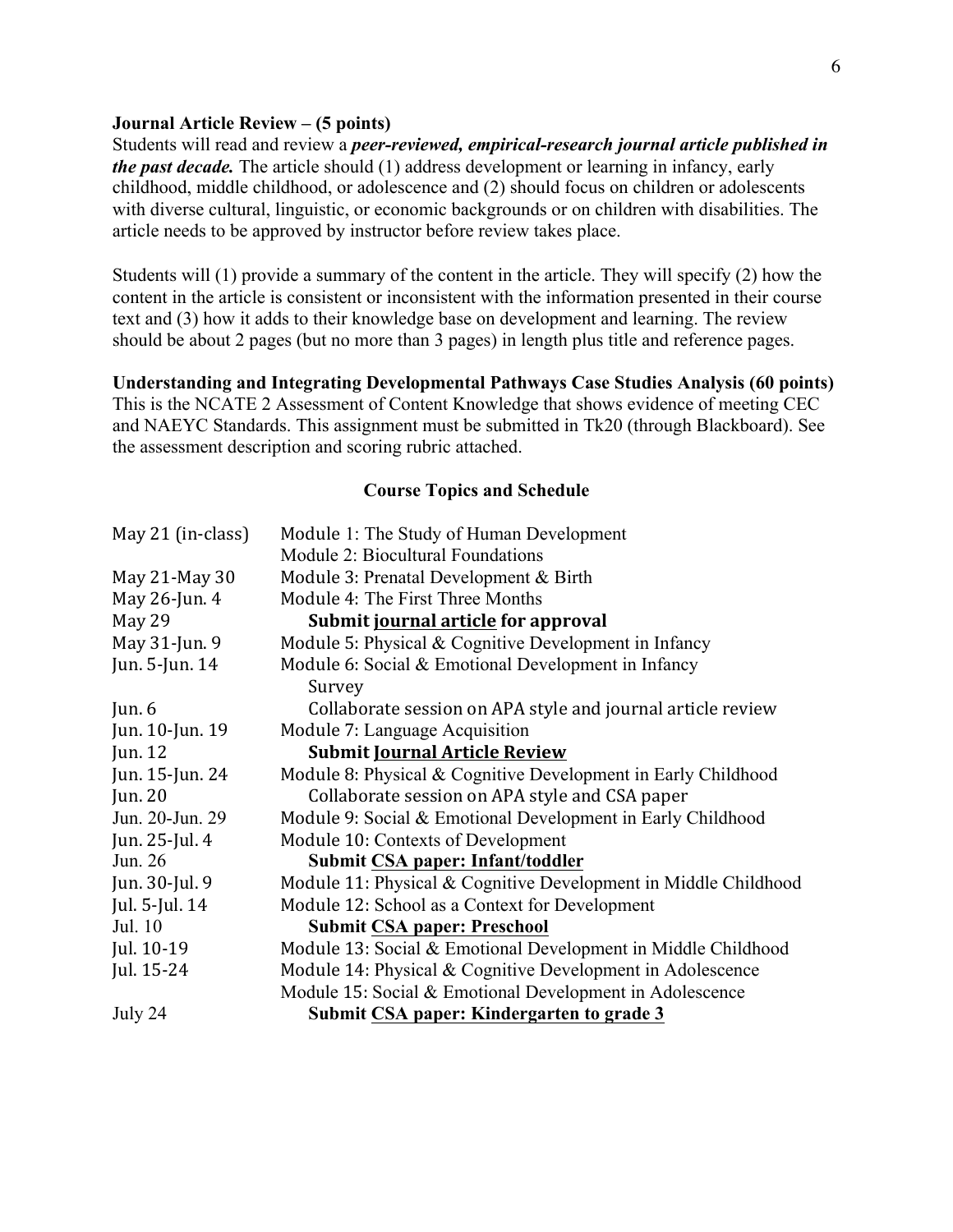## **Early Childhood Education CAEP Assessment 2 Content Knowledge**  *Understanding and Integrating Developmental Pathways - Case Studies Analysis*

Early Childhood Education CAEP Assessment 2 Content Knowledge is the Understanding and Integrating Developmental Pathways Case Studies Analysis and is in ECED 401/501 Developmental Pathways of Diverse Learners. This assessment shows evidence of meeting CEC Standard 1.1 and NAEYC Standard Elements 1a and 1b.

# **CEC Standard Elements Assessed**

*CEC 1.1 Beginning special education professionals understand how language, culture, and family background influence the learning of individuals with exceptionalities.*

## **NAEYC Standard Elements Assessed**

*NAEYC 1a Knowing and understanding young children's characteristics and needs NAEYC 1b Knowing and understanding the multiple influences on development and learning*

## **Assessment Overview**

In this assignment, candidates will focus on their knowledge of typical and atypical child development and learning of children from diverse economic, language, and cultural backgrounds. They will apply that knowledge to learners with and without disabilities in three video cases across the age span of birth through age eight. Candidates will choose a focus child in each video. Across the three cases, at least one video must focus on child with a disability. Candidates will do the following:

- View video recordings of children, birth through eight, from those provided via the internet.
- Choose three video recordings that address different age ranges, infant/toddler, preschool, and kindergarten through grade 3.
- Use course readings, previous assignments, and class materials (with in-text citations) to support their presentation of development in light of the three observed video recordings.
- Address the following areas of development: physical, cognitive, social and emotional, and language development.

• Specify the particular theories that support their reflection and briefly present the main assumptions of those theories, (with in-text citations), choosing at least three theories to address.

● Discuss how the theory/ theorist addresses the interactions between language and culture, and reflect on the potential role of the child's community in terms of social, cultural, and economic impacts on development.

Present all of this information in an organized and accurate paper on Understanding and Integrating Developmental Pathways.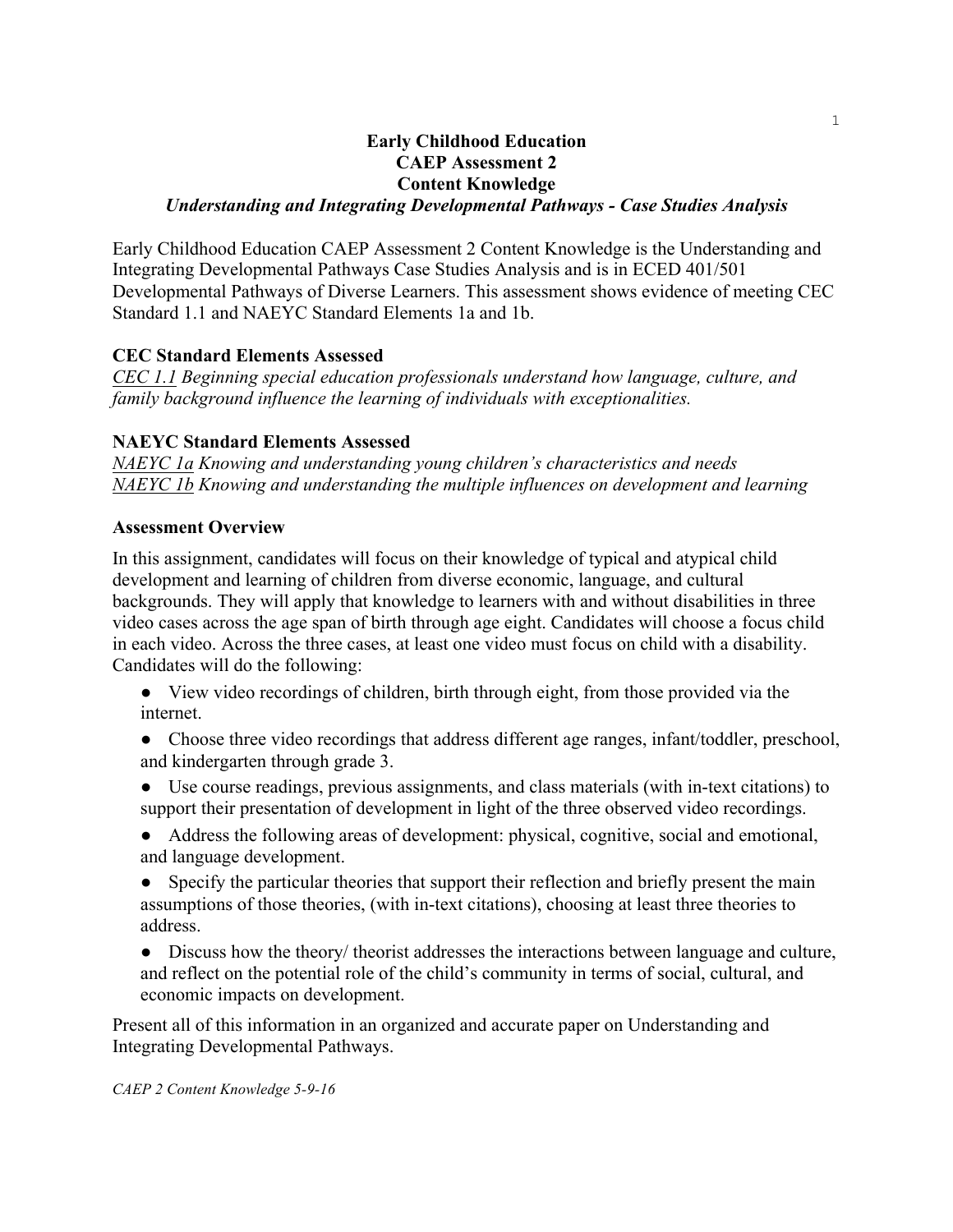### **Assessment Procedures**

Before writing their paper, candidates will respond to components below.

**Watch Video Cases:** Candidates will choose *one video at each of the developmental age groups*. Listed below are the video recordings grouped by developmental age group.

## *Infant/Toddler*

Special Quest Christopher's Story http://www.youtube.com/watch?v=LEty6-c0cfQ

Reading to Infants http://www.youtube.com/watch?v=wmWnlW2ujRM

Nelcy Takes a Walk http://www.draccess.org/videolibrary/Nelcy\_takes\_a\_walk.html

### *Preschool*

Three-Year-Old Vanessa (Assistive Technology) http://www.youtube.com/watch?v=r0adFdlbYZE

Time for Oliver http://www.draccess.org/videolibrary/timeforoliver.html

Ari at Lunch http://www.draccess.org/videolibrary/ariatlunch.html

Carmen at Lunch http://www.draccess.org/videolibrary/carmenatlunch.html

Gina at the Sand Table

http://www.draccess.org/videolibrary/ginasandtable.html

Sam Makes a Spider

http://www.draccess.org/videolibrary/sammakesaspider.html

Isaac at Play http://www.draccess.org/videolibrary/isaac-at-play.html

Sean Playing with Flubber http://www.draccess.org/videolibrary/seanplayingwithflubber.html

Cameron Talking with Others http://www.draccess.org/videolibrary/cameron-talking-with-others.html

*Kindergarten to Grade 3* (There are multiple children in these videos and to the extent possible focus on 1 or 2 children.)

Five-Year-Olds Pilot Their Own Project Learning http://www.youtube.com/watch?v=\_eyucHMifto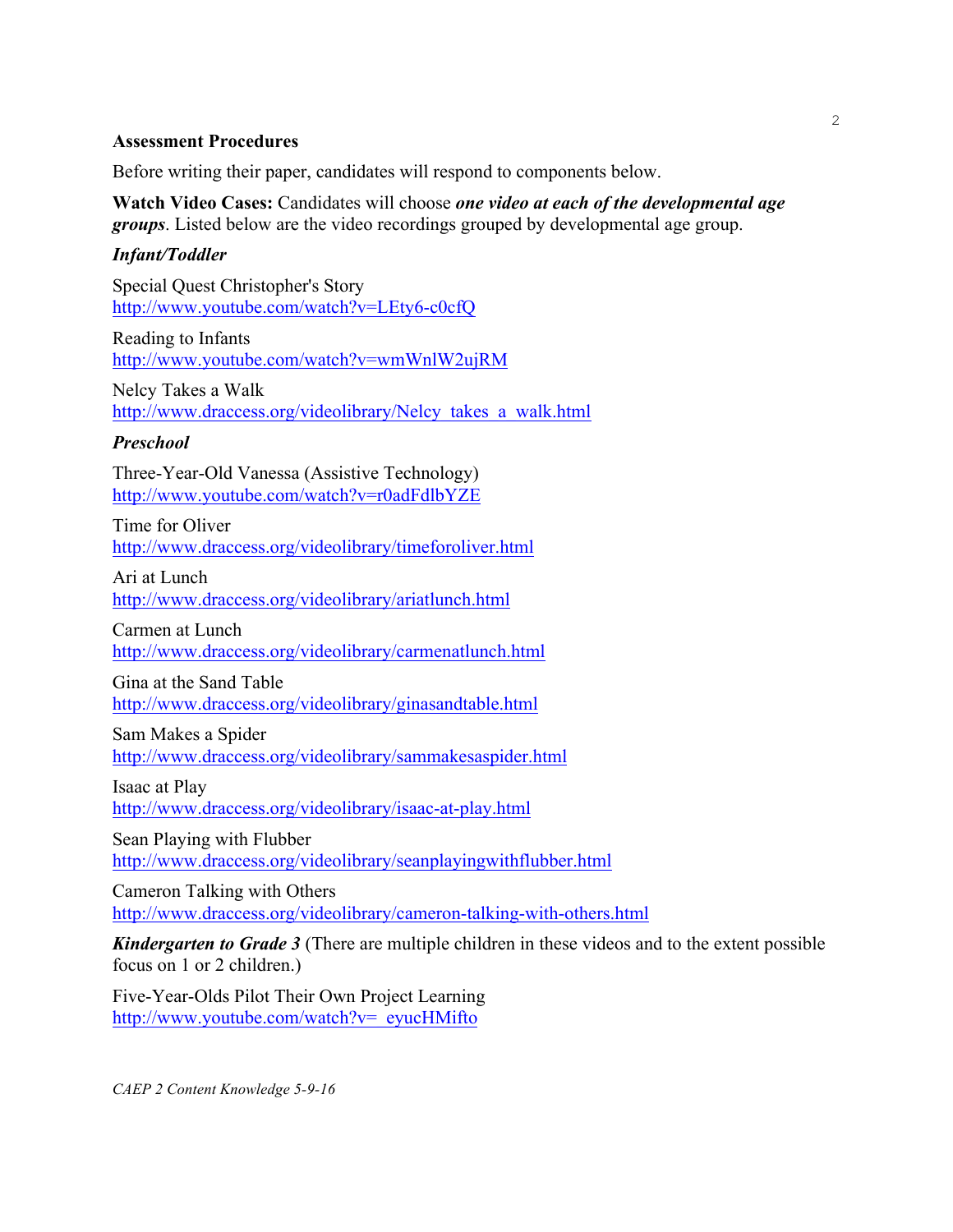Additional kindergarten site

http://www.learner.org/vod/vod\_window.html?pid=1773

There are two possible videos to use at this site

- 1. Making Bread Together (kindergarten)
- 2. Caring for the Community (grades 1-3)

Also, candidates can identify a different video that they think meets the needs of this assignment. The video has to be available publically, fit in the needed age range, and include at least one focus child from a diverse economic, language, or cultural background, and who has a disability. Minimum length for a video is 5 minutes.

# **For each of the cases, candidates will describe the following:**

Theories of development that are relevant to the video cases observed.

- For each of the theories, candidates elaborate on the following:
	- o Key tenets of the theory;
	- $\circ$  How the theory explains cultural differences that are apparent oin development;
	- o How the theory explains variation in development, including disabilities (exceptionalities); and
	- o Weaknesses and strengths of the theory.
- For each of the theories, candidates will include class readings (with in–text citations) and specific examples of observations from the video recording that help to explain the theories.
- Candidates will describe the child's (children's) unique characteristics and needs in relation to relevant developmental milestones described in class readings (with in-text citations) for each of the video recordings. Candidates will address the following:
	- o Physical development,
	- o Cognitive development,
	- o Social and emotional development, and
	- o Language development.

# **For each of the cases, candidates will use the theories, descriptions of child development, and associated video recordings to further address issues of diversity and human development. Candidates will do the following:**

• Explain how development manifests itself in young children from diverse backgrounds, including the multiple influences on young children's development and learning, including the following:

a. Family and community view of child/children's development, particularly their strengths;

b. The socio-cultural context (language, social, political, economic, historical, and personal family story) of the family and community; and

c. How child's/children's exceptional abilities interact with (a) and (b).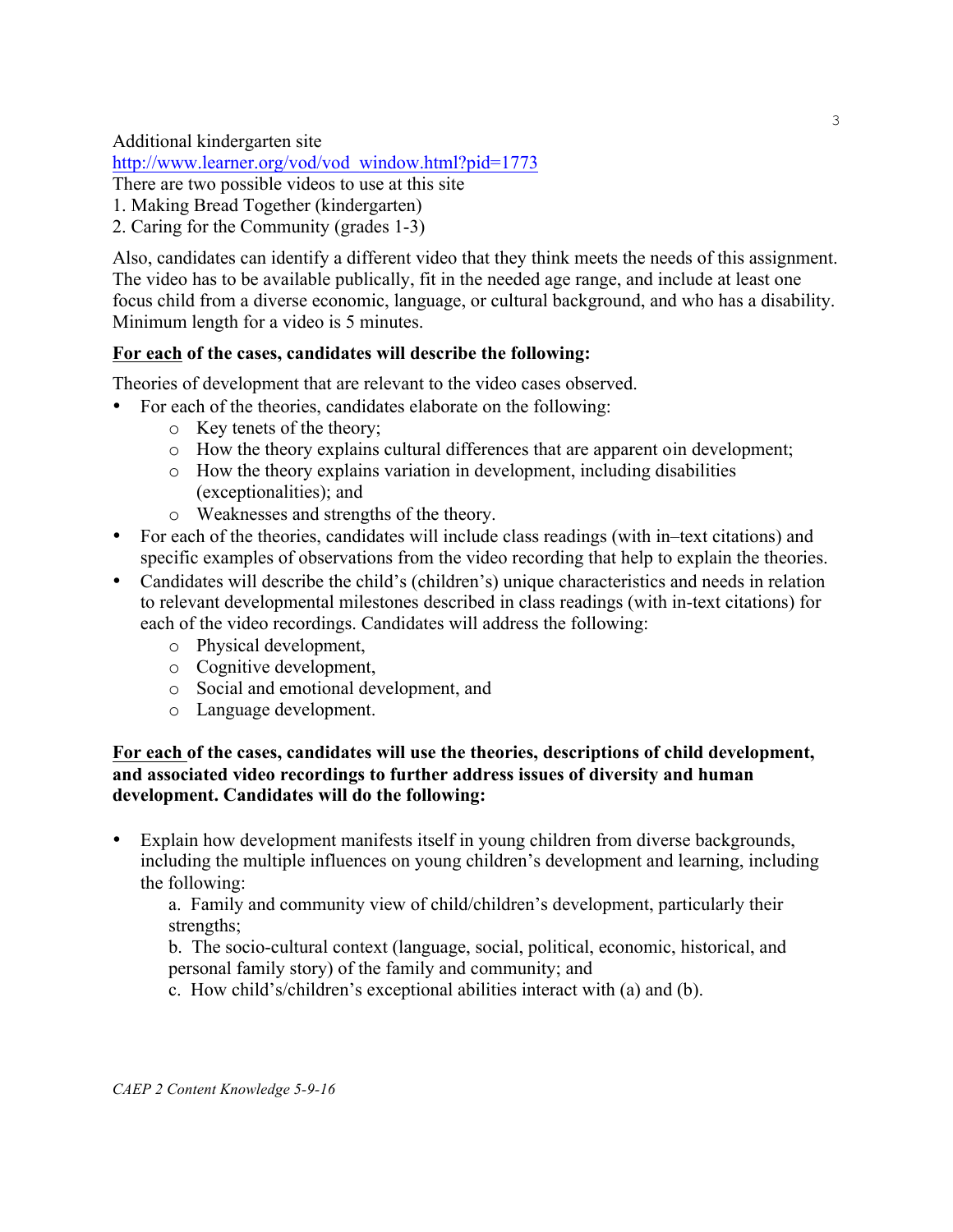## *Understanding and Integrating Developmental Pathways Paper*

After candidates collect the above-stated information, they will write a comprehensive, accurate, well-organized paper on Understanding and Integrating Developmental Pathways. This paper combines the information in a framework of candidates' design. They will use APA style.

# **Early Childhood Education PK-3 CAEP ASSESSMENT 2 Content Knowledge Understanding and Integrating Developmental Pathways Case Studies Analysis ECED 401/501 Developmental Pathways of Diverse Learners, Birth – Adolescence**

*CEC 1.1 Beginning special education professionals understand how language, culture, and family background influence the learning of individuals with exceptionalities.*

*NAEYC 1a Knowing and understanding young children's characteristics and needs NAEYC 1b Knowing and understanding the multiple influences on development and learning*

|                 | <b>Exceeds</b>    | <b>Meets</b>            | <b>Approaches</b>     | <b>Does Not</b><br><b>Meet</b><br><b>Standard</b> |
|-----------------|-------------------|-------------------------|-----------------------|---------------------------------------------------|
| NAEYC 1a:       | Addressed, with   | Addressed, with         | Includes an analysis  | Did not                                           |
| Knowing and     | accuracy, all the | accuracy, the           | of child              | include an                                        |
| understanding   | information       | following within the    | development via       | analysis of                                       |
| young           | needed to meet    | analysis of each of     | video in all of the   | child                                             |
| children's      | criteria and in   | the three age groups    | three age groups      | development                                       |
| characteristics | addition          | (infant/toddler,        | with at least one     | via video in                                      |
| and needs       | displayed an      | preschool,              | video being a child   | all of the                                        |
|                 | understanding of  | kindergarten to grade   | with a disability;    | three age                                         |
|                 | the complexity of | 3), including at least  | however, does not     | groups with at                                    |
|                 | development and   | one with a child with   | accurately address    | least one                                         |
|                 | the               | a disability:           | all of the following: | video being a                                     |
|                 | interconnectednes |                         |                       | child with a                                      |
|                 | s among domains   | Described three         | Described three       | disability                                        |
|                 | or areas of       | theories (with in-text  | theories (with in-    |                                                   |
|                 | development       | citations) that support | text citations) that  |                                                   |
|                 | <b>AND</b>        | development and the     | support               |                                                   |
|                 | Illustrated an    | main assumptions of     | development and the   |                                                   |
|                 | understanding of  | those theories (key     | main assumptions of   |                                                   |
|                 | how the           | tenets, weaknesses      | those theories (key   |                                                   |
|                 | additional        | and strengths of        | tenets, weaknesses    |                                                   |
|                 | theories explain  | theory, cultural        | and strengths of      |                                                   |
|                 | development and   | differences, and        | theory, cultural      |                                                   |
|                 | included the      | developmental           | differences, and      |                                                   |
|                 | limitations/      | variations, including   | developmental         |                                                   |
|                 | weaknesses of     | disabilities)           | variations, including |                                                   |
|                 | each              | <b>AND</b>              | disabilities)         |                                                   |
|                 | <b>AND</b>        | Used course readings,   | <b>AND</b>            |                                                   |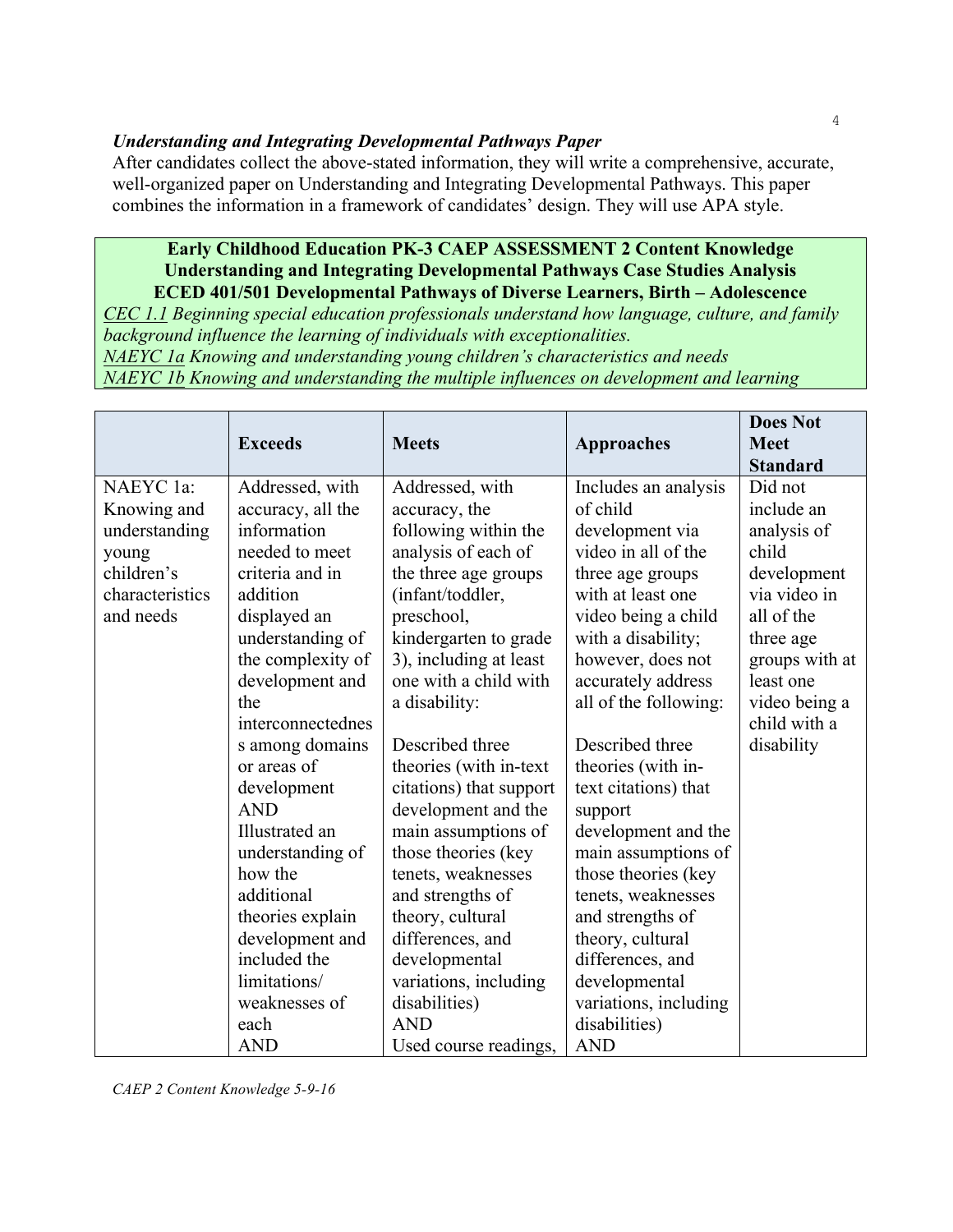|                      |                       |                       | 5 |
|----------------------|-----------------------|-----------------------|---|
| <b>Explained</b> how | previous assignments, | Used course           |   |
| theories attempt     | and class materials   | readings, previous    |   |
| to respond to        | (with in-text)        | assignments, and      |   |
| children's needs     | citations) to support | class materials (with |   |
|                      | their presentation of | in-text citations) to |   |
|                      | development in light  | support their         |   |
|                      | of each of the three  | presentation of       |   |
|                      | observed video        | development in light  |   |
|                      | recordings            | of each of the three  |   |
|                      | <b>AND</b>            | observed video        |   |
|                      | Addressed physical,   | recordings            |   |
|                      | cognitive, social and | <b>AND</b>            |   |
|                      | emotional, and        | Addressed physical,   |   |
|                      | language              | cognitive, social and |   |
|                      | development           | emotional, and        |   |
|                      | <b>AND</b>            | language              |   |
|                      | Provided specific     | development           |   |
|                      | examples of           | <b>AND</b>            |   |
|                      | observations from the | Provided specific     |   |
|                      | video recording that  | examples of           |   |
|                      | help to explain the   | observations from     |   |
|                      | theories              | the video recording   |   |
|                      |                       | that help to explain  |   |
|                      |                       | the theories          |   |

|                  | <b>Exceeds</b>   | <b>Meets</b>            | <b>Approaches</b>     | <b>Does Not</b><br><b>Meet</b><br><b>Standard</b> |
|------------------|------------------|-------------------------|-----------------------|---------------------------------------------------|
| CEC 1.1:         | Included all the | Included in each of     | Addressed the         | Did not                                           |
| Understand how   | information      | the cases the multiple  | influence             | address the                                       |
| language,        | needed to meet   | influences on           | interaction of        | influence                                         |
| culture, and     | the standard     | development and         | development with      | interaction of                                    |
| family           | <b>AND</b>       | learning of typically   | family, community,    | development                                       |
| background       | Accounted for    | developing              | culture, language,    | with family,                                      |
| influence the    | the multiple     | individuals and on the  | and poverty status,   | community,                                        |
| learning of      | contexts (beyond | learning of             | and on the            | culture,                                          |
| individuals with | the immediate),  | individuals with        | development and       | language, and                                     |
| exceptionalities | such as          | disabilities, including | learning of typically | poverty                                           |
|                  | environmental,   | all of the following    | developing            | status, and on                                    |
| NAEYC 1b:        | genetics,        | areas:                  | individuals and on    | the                                               |
| Knowing and      | historical, and  | family                  | the learning of       | development                                       |
| understanding    | global issues    | <b>AND</b>              | individuals with      | and learning                                      |